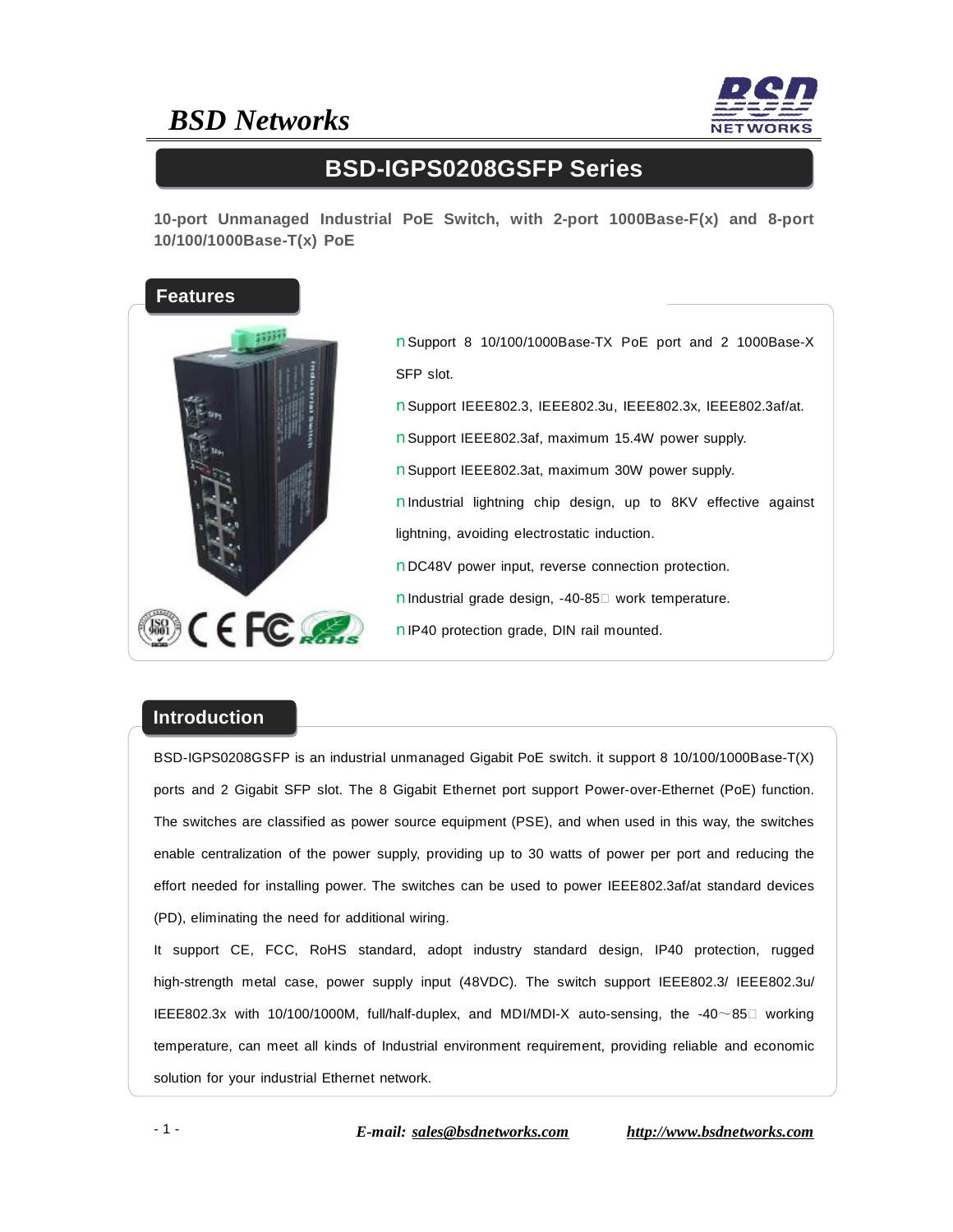

# *BSD Networks*

### **Specification**

|                      | Standard: Support IEEE802.3, IEEE802.3u, IEEE802.3x                           |                                                                   |                                                                                |  |
|----------------------|-------------------------------------------------------------------------------|-------------------------------------------------------------------|--------------------------------------------------------------------------------|--|
| Protocol             | Flow control: IEEE802.3x flow control, back press flow control                |                                                                   |                                                                                |  |
| <b>Standard</b>      | PoE Standard: IEEE802.3af/at                                                  |                                                                   |                                                                                |  |
|                      | Forwarding Rate: 14.88Mpps                                                    |                                                                   |                                                                                |  |
| <b>Performance</b>   | Transmission Mode: Store and Forward                                          |                                                                   |                                                                                |  |
|                      | Cache Size: 2M                                                                |                                                                   |                                                                                |  |
|                      | Backplane Bandwidth: 20Gbps                                                   |                                                                   |                                                                                |  |
|                      | <b>MAC: 16K</b>                                                               |                                                                   |                                                                                |  |
|                      | Delay Time: $<$ 5µs                                                           |                                                                   |                                                                                |  |
| <b>Ethernet Port</b> | 10Base-T/100Base-TX/1000Base-TX Self-adaption, Half/full duplex and MDI/MDI-X |                                                                   |                                                                                |  |
|                      | auto detect                                                                   |                                                                   |                                                                                |  |
| <b>Fiber Port</b>    | 1000Base-X SFP slot                                                           |                                                                   |                                                                                |  |
| <b>PoE</b>           | Pin-out: 1/2(+), 3/6(-), IEEE802.3af max 15.4w, IEEE802.3at max 30w.          |                                                                   |                                                                                |  |
| <b>Indicator</b>     | Power Indicator                                                               |                                                                   | <b>PWR</b>                                                                     |  |
|                      | Port Indicator                                                                |                                                                   | LINK / ACT                                                                     |  |
| <b>Power Supply</b>  | Input Voltage                                                                 |                                                                   | DC48V (DC10-58V)                                                               |  |
|                      | Connector                                                                     |                                                                   | 6 bit 5.08mm Removable terminal block                                          |  |
|                      | No-load Consumption                                                           |                                                                   | $<$ 5W                                                                         |  |
|                      | <b>Protection Mechanism</b>                                                   |                                                                   | Overload Protection / Reverse Connection Protection /<br>Redundancy Protection |  |
|                      | Casing: Aluminum-alloy Case                                                   |                                                                   |                                                                                |  |
| <b>Mechanical</b>    | IP Grade: IP40 protection                                                     |                                                                   |                                                                                |  |
|                      | Dimension: 143*104*48mm(L*W*H)                                                |                                                                   |                                                                                |  |
|                      | Weight: 500g                                                                  |                                                                   |                                                                                |  |
|                      | Installation: DIN-rail mounting, wall mounting                                |                                                                   |                                                                                |  |
| <b>Environmental</b> | Operating Temperature: -40 to 85°C                                            |                                                                   |                                                                                |  |
|                      | Storage Temperature: -40 to 85°C                                              |                                                                   |                                                                                |  |
|                      | Ambient Relative Humidity: 5% to 95% (non-condensing)                         |                                                                   |                                                                                |  |
| <b>Certification</b> | CE, FCC, RoHS                                                                 |                                                                   |                                                                                |  |
|                      | Safety                                                                        | <b>UL508</b>                                                      |                                                                                |  |
|                      | EMI                                                                           |                                                                   | FCC CFR47 Part 15, EN55022/CISPR22, Class A                                    |  |
|                      | EMS                                                                           |                                                                   | IEC61000-4-2(ESD) $\pm$ 8kV(contact), $\pm$ 15kV(air)                          |  |
|                      |                                                                               | IEC61000-4-3(RS) 10V/m(80MHz-2GHz)                                |                                                                                |  |
| <b>Industry</b>      |                                                                               | IEC61000-4-4(EFT) Power Port: ±4kV, Data Port: ±2kV               |                                                                                |  |
| <b>Standards</b>     |                                                                               | IEC61000-4-5(Surge) Power Port: ±2kV/DM, ±4kV/CM, Data Port: ±2kV |                                                                                |  |
|                      |                                                                               | IEC61000-4-6(CS) 3V(10kHz-150kHz), 10V(150kHz-80MHz)              |                                                                                |  |
|                      | Machinery                                                                     | IEC60068-2-6 (Vibration)                                          |                                                                                |  |
|                      |                                                                               | IEC60068-2-27 (Shock)                                             |                                                                                |  |
|                      |                                                                               | IEC60068-2-32 ( Free Fall )                                       |                                                                                |  |
| Warranty             | 5-years                                                                       |                                                                   |                                                                                |  |